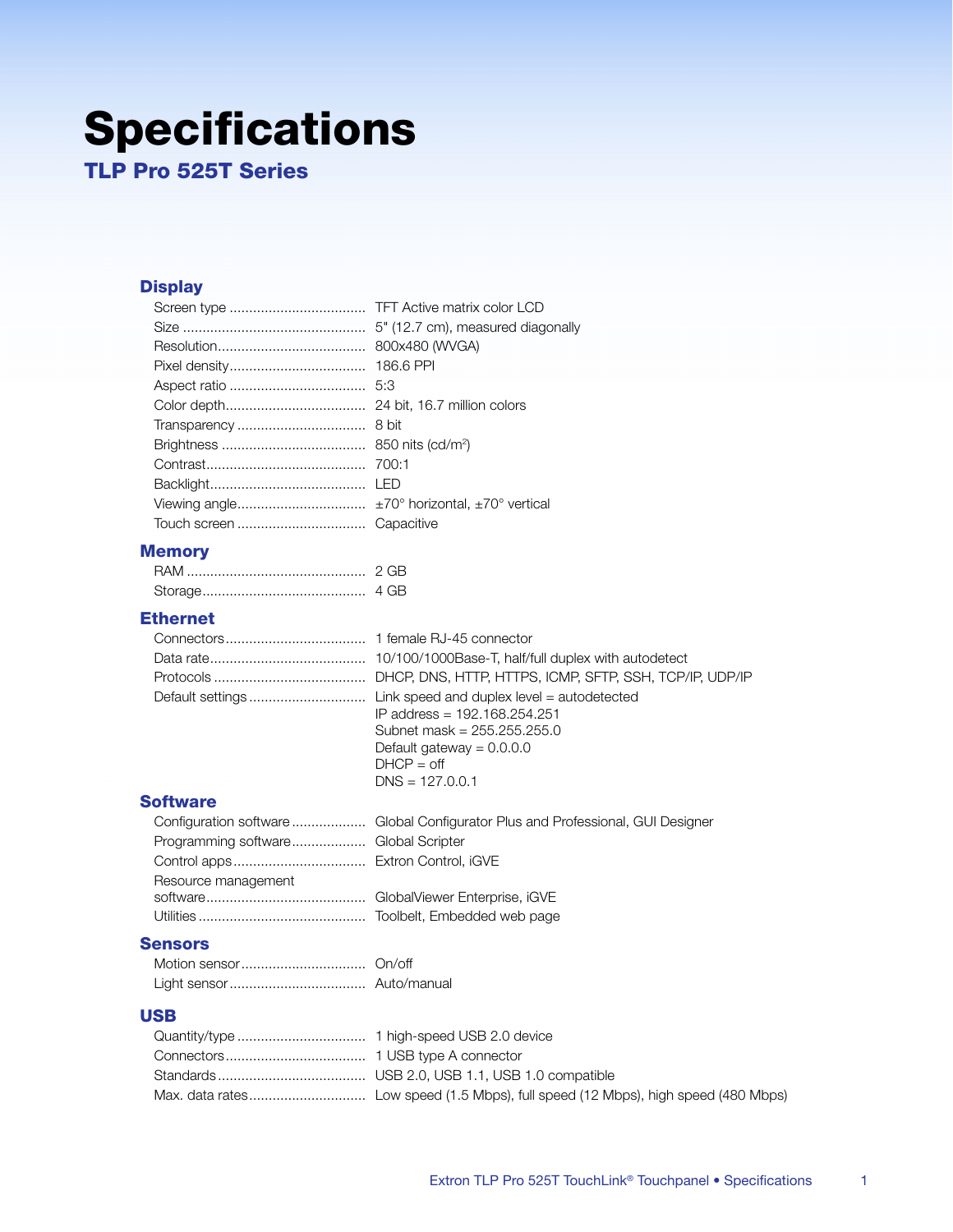# **Audio output**

| Playback format(s)                     |               |
|----------------------------------------|---------------|
| Container format  WAV (Microsoft RIFF) |               |
|                                        |               |
|                                        |               |
|                                        | Signed 16-bit |
|                                        | Signed 24-bit |
|                                        | Signed 32-bit |
|                                        |               |
| Audio channels Mono or stereo          |               |
|                                        |               |

## **General**

|                                                   | Power input requirements  Power over Ethernet (PoE 802.3af, class 3)      |
|---------------------------------------------------|---------------------------------------------------------------------------|
| Power consumption - Power injector (XTP PI 100)   |                                                                           |
|                                                   |                                                                           |
| Device and power injector  TBD watts              |                                                                           |
| Auxiliary power output                            |                                                                           |
|                                                   |                                                                           |
|                                                   | Operating: $+32$ to $+104$ °F (0 to $+40$ °C) / 10% to 90%, noncondensing |
|                                                   |                                                                           |
| Thermal dissipation - Power injector (XTP PI 100) |                                                                           |
|                                                   |                                                                           |
| Device and power injector  TBD BTU/hr             |                                                                           |
|                                                   |                                                                           |
|                                                   |                                                                           |